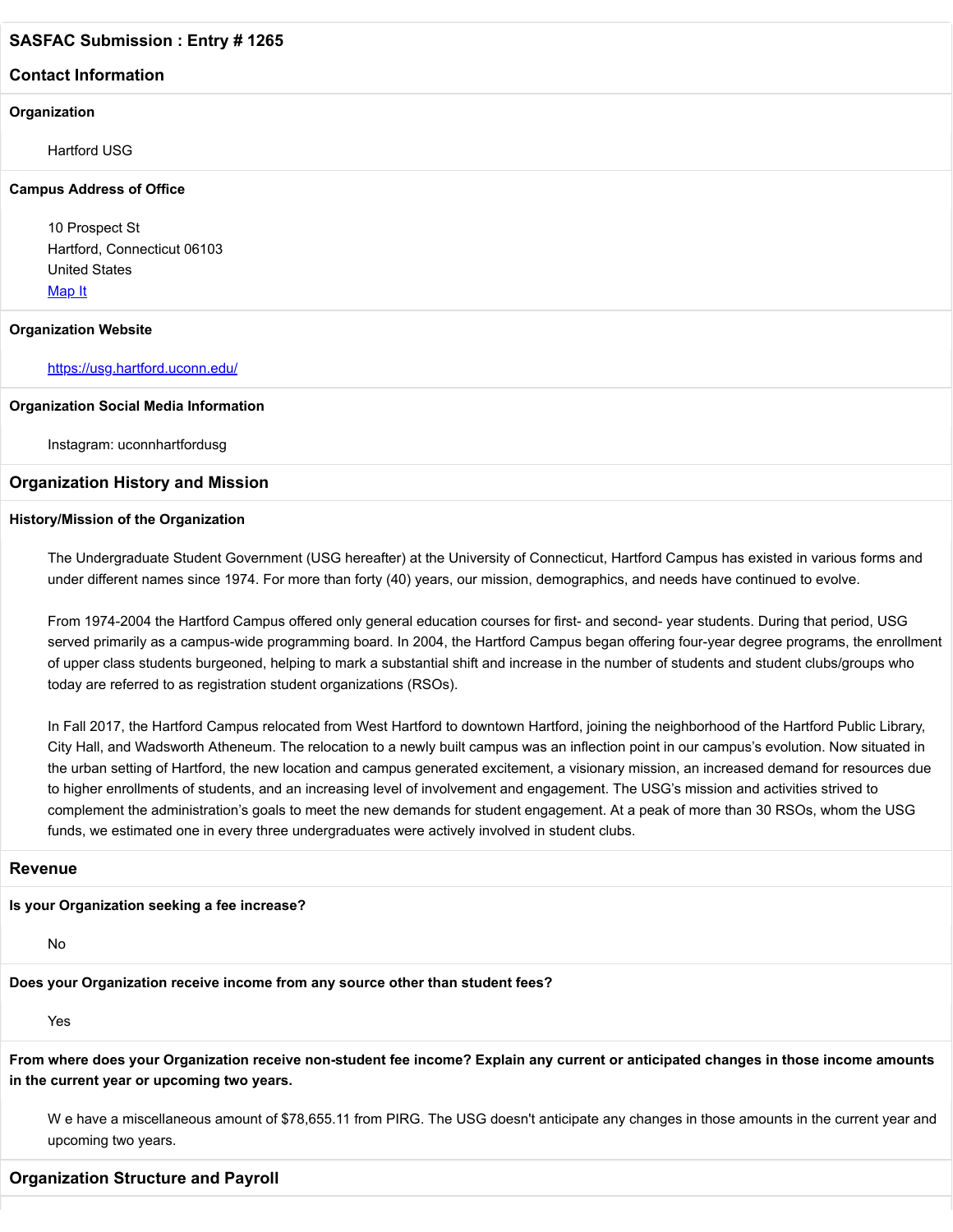#### **Organizational Chart and Supplemental Excel Sheet**

- [Organizational-Chart-Excel-Supplemental-Currnet-FY-22-final.pdf](https://trusteeorgsupport.uconn.edu/index.php?gf-download=2022%2F02%2FOrganizational-Chart-Excel-Supplemental-Currnet-FY-22-final.pdf&form-id=18&field-id=13&hash=e31e5c7141d139edfc33a12862a319a27410d4c35cf86043b8bef1b2e3738bb1)
- [Hartford-USG-Org-Chart.pdf](https://trusteeorgsupport.uconn.edu/index.php?gf-download=2022%2F02%2FHartford-USG-Org-Chart.pdf&form-id=18&field-id=13&hash=de1c1ad9cf0f44bd4f898355e537504551a70ba827f4db9ab8fdf536941387e5)

**Please indicate which positions (if any) are currently held by non-students.**

None

**Does your Organization pay any elected or appointed student leaders?**

No

#### **Does your Organization pay any non-student staff?**

No

#### **Activity Participation**

#### **Who is eligible to participate in your activities?**

All undergraduate students across all campuses

#### **Please describe how students (number and/or percentage) utilize your services and/or participate in your activities?**

The percent of students that utilize and benefit from our services are roughly around 75%.

#### **Please upload your Organization's Quickbooks Profit & Loss Report Standard Last Fiscal Year (FY 21)**

• [Hartford-USG-Profit-Loss-FY21.pdf](https://trusteeorgsupport.uconn.edu/index.php?gf-download=2022%2F02%2FHartford-USG-Profit-Loss-FY21.pdf&form-id=18&field-id=62&hash=4b31f4e49d6efebfd512795b34c16f509de743bbd1728d8eb3f1f3f2e21bad97)

#### **Please upload your Organization's FY 22 Budget**

• HFD-USG Operating-Budget-Template FY22.xlsx

**Please upload your Organization's Quickbooks Profit & Loss Report Standard Last Fiscal Quarter (FY 22 July 1-Sept 30)**

[Hartford-USG-Profit-Loss-01July2021-30Sept2021.pdf](https://trusteeorgsupport.uconn.edu/index.php?gf-download=2022%2F02%2FHartford-USG-Profit-Loss-01July2021-30Sept2021.pdf&form-id=18&field-id=64&hash=b72b8625deb20946680dc1d4c9cfae9b9b258ab26554c78bdc22ea4de2197513)

#### **Expenditures**

#### **Briefly describe the programs and services you provide for your constituents that serve as the primary focus of your Organization.**

The mission of the Undergraduate Student Government (USG) is to enrich the lives of the Undergraduate Student Body through advocacy, programming, and funding of registered student organizations.We strive to help student groups reach their fullest potential through new and continuing initiatives, programs, and resources; to enhance the educational, social and cultural opportunities on campus; and to foster an inclusive and collaborative culture of engagement. Our programming has included apparel giveaways, holiday contests tied with non-cash prize giveaways, mental health and finals week giveaways, and more.

#### **What are the top 3 expenditure categories for your Organization?**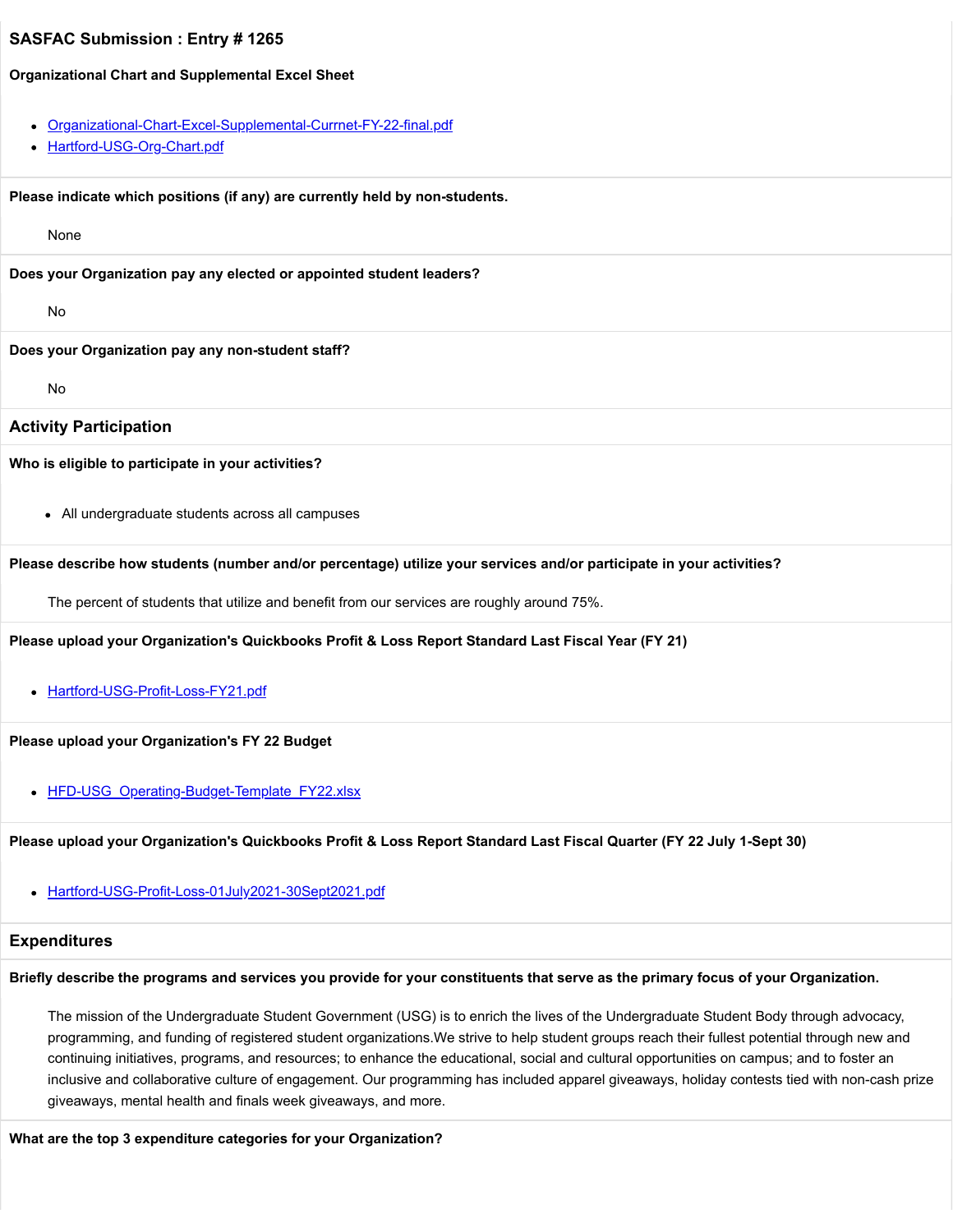- 607- Promotional Items
- 610.2- Supplies/Materials- Events/Programs
- 615.2- Contractual Services- Events/Programs

### **As a governance Organization which funds Tier 2 RSOs, what is the approximate ratio of dollars used for your own activities vs funding? Please provide a rationale for this ratio.**

USG Hartford operates a funding ratio of of 60:40; 60% for the USG activities and 40% for RSO activities.The Programming Board Funds are used towards annual traditions similar to SUBOG in Storrs, i.e. refreshments, travel, supplies, registration fees and promotional items and RSO funds are exclusively allocated towards Co-sponsorship.

#### **What are the top 3 expenditure categories for your Organization's funding of Tier 2 RSO's?**

- 610.2- Supplies/Materials- Events/Programs
- 613- Awards and Prizes
- 615.2- Contractual Services- Events/Programs

### **Please explain significant changes in the operating budget (spending plan) for this fiscal year starting 7/1/21 when compared to the previous years budget. What are the short-term goals for the organization?**

We have increased contractual services as it has made events and programs to be more efficient and, even in the worst case scenario of having to return to virtual learning, contractual services would allow for a smooth transition. The short term goals of the Organization is to serve the student body and help them have a great college experience irrespective of the mode of education. We anticipate an increase in students professional development and additional funding will be available for RSO's and USG events.

#### **What (if any) are the timing anomalies with regard to the reported income/expenditures?**

The USG does not anticipate any anomalies with regard to income and expenditures in the time ahead.

#### **Fund Balance**

**If your Organization should carry over funds from one year to the next, what is the ideal (minimum) level of that fund balance and what is the justification for that amount?**

The USG benefits from a surplus of funding due in large part to a lack of programming and expenditure during remote learning periods.

**If your organization is carrying a fund balance above the ideal/minimum level - what planned expenditures are budgeted (in which upcoming fiscal year)with the intention to bring down the fund balance to ideal levels?**

The USG has an estimate of \$170,000 above our ideal minimum level of funding carrying over and the organization's plan is to not collect student fee money during Fall'23 in order to chip away at the surplus. .The remote learning conditions of the last year and a half has reduced programming and expenditure. To chip away at the surplus, the USG has made large expenditures on HuskyMarket and has plans for bolder expenditures (free printing, travel) in Spring '22.

#### **Projections and Future**

### **Please upload your Organization's FY 23 and FY 24 Budget Projections**

[HFD-USG\\_SASFAC-Projection\\_FY23-24.xlsx](https://trusteeorgsupport.uconn.edu/index.php?gf-download=2022%2F02%2FHFD-USG_SASFAC-Projection_FY23-24.xlsx&form-id=18&field-id=63&hash=2938942c55812eddcdd6c6c52dbdbdb5309b9e0340b62adf75ec096e1819259f)

**What are your Organizational priorities that are reflected in your projected budgets for the next two fiscal years?**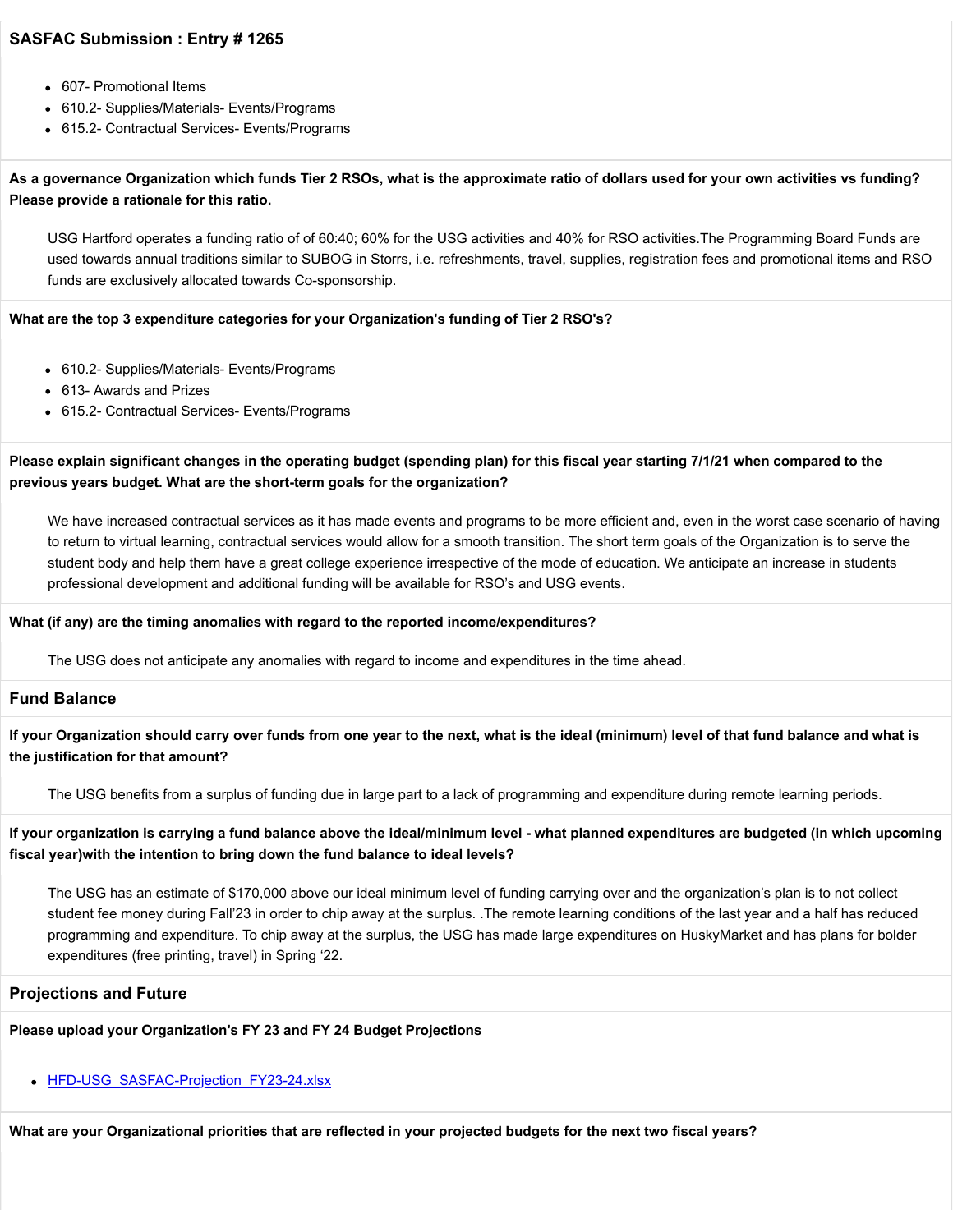In the past few years, the Hartford USG has navigated through major changes. Most of USG funding is geared toward advocacy activities and enhancing student experiences on campus. The USG focuses on supporting student wellness, promoting and embracing diversity, and collaborating with campus programs and departments. The Covid Pandemic has significantly contributed to a decline in the number of RSOs, but this past semester the USG has worked toward reviving our previous clubs and ensuring we come back with full energy and momentum the Hartford campus has been for years. RSOs that are active right now are: Gaming Club, Hus-Keys Acapella, UConn Business Professionals, Muslim Student Association, World Club, and hopefully a few more newer clubs will be initiated this year.

#### **Is there any additional information that the Committee should be aware of when reviewing your budget documentation?**

Brining more attention to the fact that we anticipate wages being instituted beginning in fiscal year 23 as reflected in the budget projection. Presently, we are working to get the wages adopted in our Constitution.

#### **Date the Organization will be holding (or already held) a public budget forum:**

02/01/2022

#### **Have you received TSOS comments and had an opportunity to amend or edit your submission?**

Yes

#### **Date that TSOS comments were recieved**

#### 02/16/2022

**Date of formal Organization Budget vote**

02/01/2022

#### **Notes**

### **Final Submission (ID: 6192b0dd0caad)**

added 6 mins ago

WordPress successfully passed the notification email to the sending server.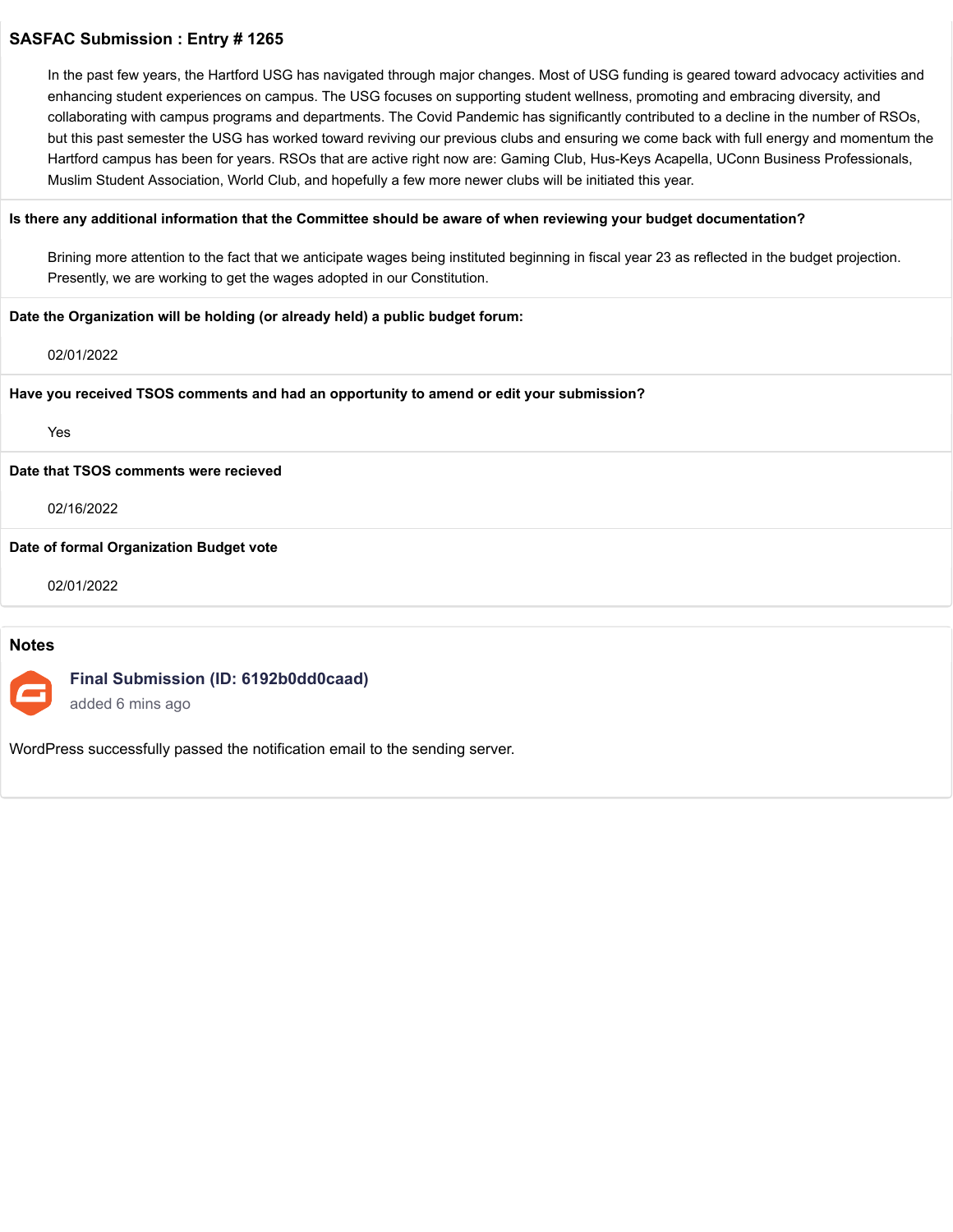# USG | Organizational Chart & Governing Structure

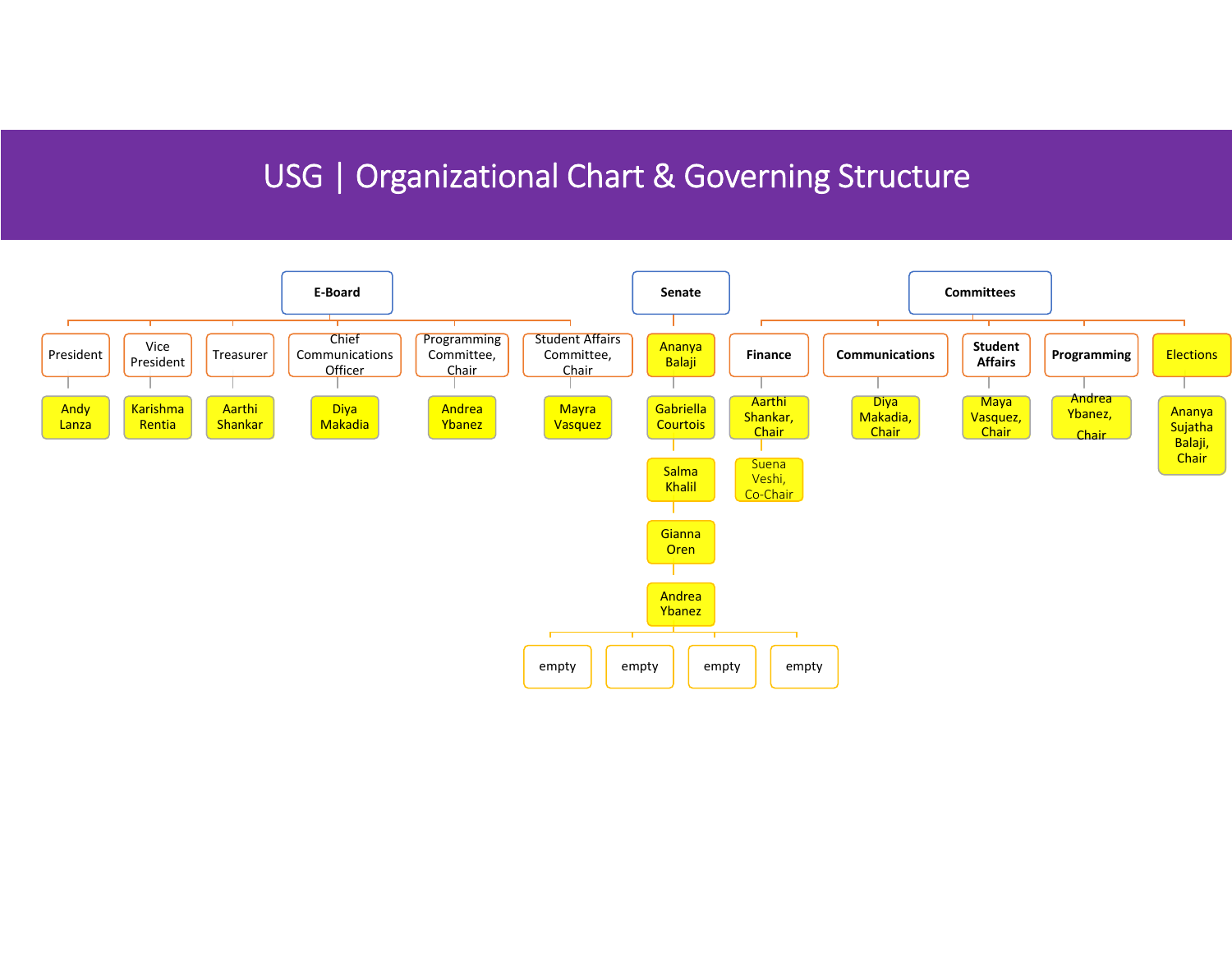|                            |       | <b>University of Connecticut</b>                                     | Organization: USG harford                              |                |
|----------------------------|-------|----------------------------------------------------------------------|--------------------------------------------------------|----------------|
|                            |       | <b>Student Activity and Service Fee Advisory Committee</b>           | <b>Contact Person:</b> Aarthi Shankar<br><b>Phone:</b> |                |
|                            |       | Activity Fee Budget Update & Projection Form - Fiscal Year 2021-2024 |                                                        |                |
|                            |       |                                                                      | FY23 Updated                                           | FY24 Projected |
|                            |       | Code Description                                                     | <b>Projected Amount</b>                                | Amount         |
| R                          | 501.1 | <b>General Donations</b>                                             |                                                        |                |
| e                          | 501.2 | <b>Foundation Donations</b>                                          |                                                        |                |
| V                          | 501.3 | <b>Benefit Fundraiser Donations</b>                                  |                                                        |                |
| $\mathbf e$<br>$\mathbf n$ | 502   | Dues                                                                 |                                                        |                |
| u                          |       |                                                                      |                                                        |                |
| e                          | 512   | Advertising                                                          |                                                        |                |
| $\bf{s}$                   | 513   | <b>Awards and Prizes</b>                                             |                                                        |                |
|                            | 514   | <b>Vendor Commissions</b>                                            |                                                        |                |
|                            | 515   | <b>Contractual Services</b>                                          |                                                        |                |
|                            | 516   | Co-Sponsorship                                                       |                                                        |                |
|                            | 520.1 | <b>Admissions Sales</b>                                              |                                                        |                |
|                            | 520.2 | <b>Food Sales</b>                                                    |                                                        |                |
|                            | 520.3 | <b>Merchandise Sales</b>                                             |                                                        |                |
|                            | 520.4 | <b>Participation Sales</b>                                           |                                                        |                |
|                            | 520.5 | <b>Services Sales</b>                                                |                                                        |                |
|                            | 522   | <b>Registration/Entry Fees</b>                                       |                                                        |                |
|                            | 523   | Rental                                                               |                                                        |                |
|                            | 524   | Travel                                                               |                                                        |                |
|                            | 530   | <b>Penalties and Fines</b>                                           |                                                        |                |
|                            | 531   | <b>Miscellaneous Revenue</b>                                         |                                                        |                |
|                            | 533   | <b>Change Fund Returns</b>                                           |                                                        |                |
|                            | 540   | <b>Business Taxes</b>                                                |                                                        |                |
|                            |       |                                                                      |                                                        |                |
|                            | 546   | Interest                                                             | 116,700                                                | 116,700        |
|                            | 547   | <b>Student Fees</b>                                                  |                                                        |                |
|                            |       | <b>Total Revenues</b>                                                | 116,700                                                | 116,700        |
| E<br>X                     | 601   | <b>Donations</b>                                                     |                                                        |                |
| p                          | 602   | Dues                                                                 |                                                        |                |
|                            | 603   | <b>Gifts</b>                                                         | 1,000                                                  | 1,000          |
|                            | 604   | Photocopying                                                         |                                                        |                |
|                            | 605   | Postage                                                              |                                                        |                |
| i                          | 606   | Printing                                                             |                                                        |                |
| t<br>u                     | 607   | <b>Promotional Items</b>                                             | 13,200                                                 | 11,500         |
| r                          | 608.1 | <b>Refreshments - Organization</b>                                   | 4,000                                                  | 4,000          |
| e                          | 608.2 | <b>Refreshments - Events/Programs</b>                                | 4,000                                                  | 4,000          |
| S                          | 609   | Subscriptions                                                        | 1,000                                                  | 1,000          |
|                            | 610.1 | <b>Supplies - Organization</b>                                       | 3,000                                                  | 2,000          |
|                            | 610.2 | <b>Supplies - Events/Programs</b>                                    | 5,000                                                  | 2,000          |
|                            |       |                                                                      |                                                        |                |
|                            | 611   | Telephone                                                            |                                                        |                |
|                            | 612   | Advertising                                                          | 10,000                                                 | 10,000         |
|                            | 613   | <b>Awards and Prizes</b>                                             |                                                        |                |
|                            | 615.1 | <b>Contractual Services - Organization</b>                           |                                                        |                |
|                            | 615.2 | <b>Contractual Services - Events/Programs</b>                        | 24,000                                                 | 29,700         |
|                            | 616   | <b>Co-Sponsorships</b>                                               | 35,000                                                 | 35,000         |
|                            | 617.1 | <b>Cost of Food Sold</b>                                             |                                                        |                |
|                            | 617.2 | <b>Cost of Merchandise Sold</b>                                      |                                                        |                |
|                            | 617.3 | <b>Cost of Participation</b>                                         |                                                        |                |
|                            | 617.4 | <b>Cost of Services Sold</b>                                         |                                                        |                |
|                            | 622.1 | <b>Registration Fees</b>                                             |                                                        |                |
|                            | 622.2 | <b>Entry Fees</b>                                                    | 1,500                                                  | 1,500          |
|                            | 623   | Rental                                                               |                                                        |                |
|                            | 624   | Travel                                                               | 5,000                                                  | 5,000          |
|                            | 625   | <b>Equipment/Durable Goods</b>                                       |                                                        |                |
|                            | 626   | <b>Equipment - Capital</b>                                           |                                                        |                |
|                            | 627   | Insurance                                                            |                                                        |                |
|                            | 628   | <b>Repairs and Maintenance</b>                                       |                                                        |                |
|                            | 629   | <b>Utilities</b>                                                     |                                                        |                |
|                            |       |                                                                      |                                                        |                |
|                            | 630   | <b>Penalties and Fines</b>                                           |                                                        |                |
|                            | 631   | <b>Miscellaneous Expenses</b>                                        |                                                        |                |
|                            | 633   | <b>Change Funds</b>                                                  |                                                        |                |
|                            | 640   | <b>Business Taxes</b>                                                |                                                        |                |
|                            | 642   | <b>Wages - Student</b>                                               | 10,000                                                 | 10,000         |
|                            | 643   | <b>Wages - Non-Student</b>                                           |                                                        |                |
|                            | 645   | <b>Wage Taxes - Non-Student</b>                                      |                                                        |                |
|                            |       | <b>Total Expenditures</b>                                            | 116,700                                                | 116,700        |
|                            |       | Revenues-Expenditures = Change in Fund Balance                       |                                                        |                |
|                            |       |                                                                      |                                                        |                |
|                            |       | <b>Fund Balance at Start of Year</b>                                 |                                                        |                |
|                            |       | <b>Fund Balance at End of Year</b>                                   |                                                        |                |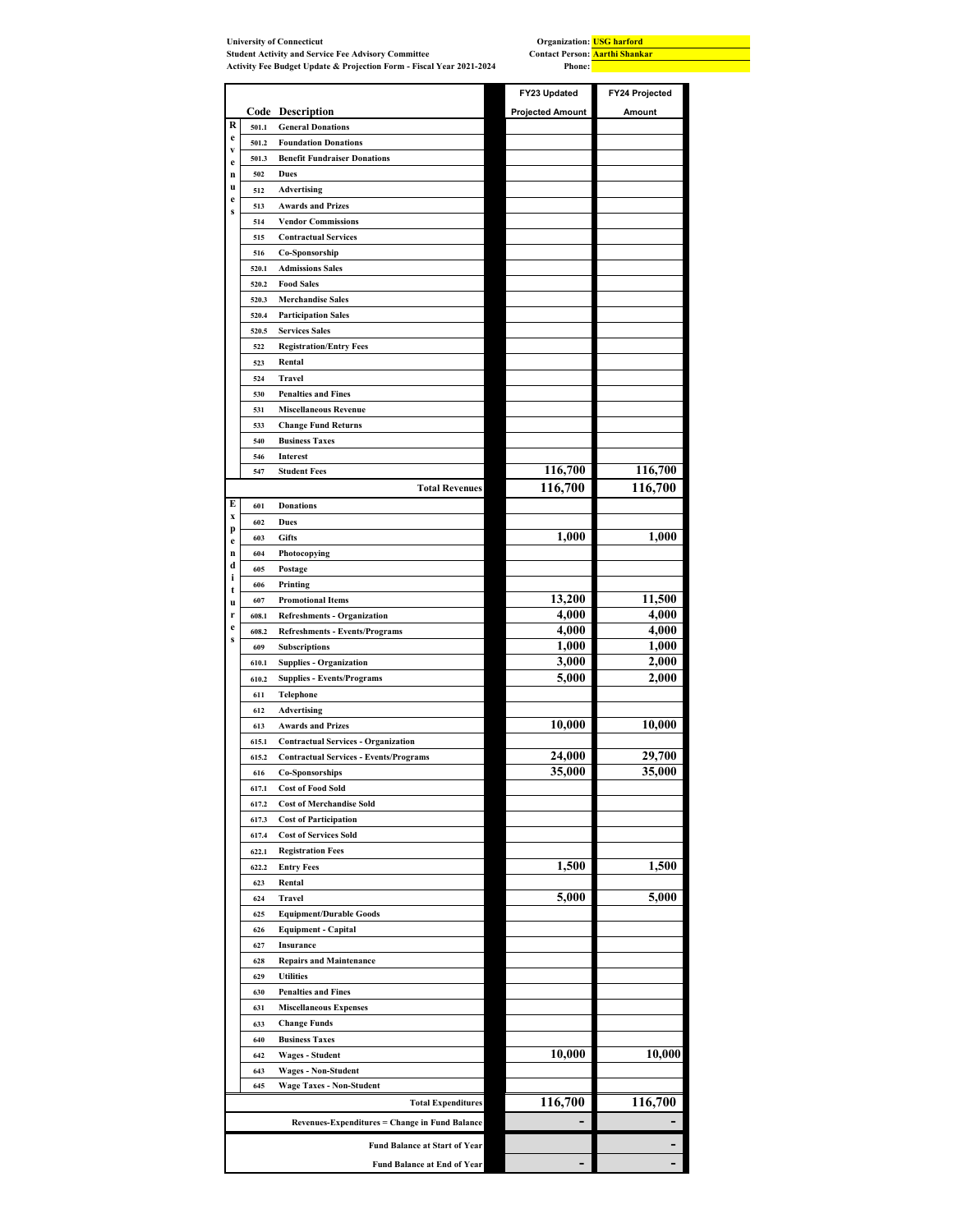| <b>Position/Title</b>  | <b>SOLID Equivalent   Authorized Signer?</b> | <b>Time Approver?</b> | Paid?      | \$/hr |
|------------------------|----------------------------------------------|-----------------------|------------|-------|
| President              | Required                                     | Yes                   | <b>Yes</b> | 18.4  |
| <b>Vice President</b>  | Yes                                          | <b>No</b>             | Yes        | 17.9  |
| Treasurer              | Required                                     | Yes                   | Yes        | 18.4  |
| Chief of Communication | Yes                                          | <b>No</b>             | <b>Yes</b> | 17.9  |
| chair                  |                                              |                       |            |       |
| co-chair               |                                              |                       |            |       |
| Senators               |                                              |                       |            |       |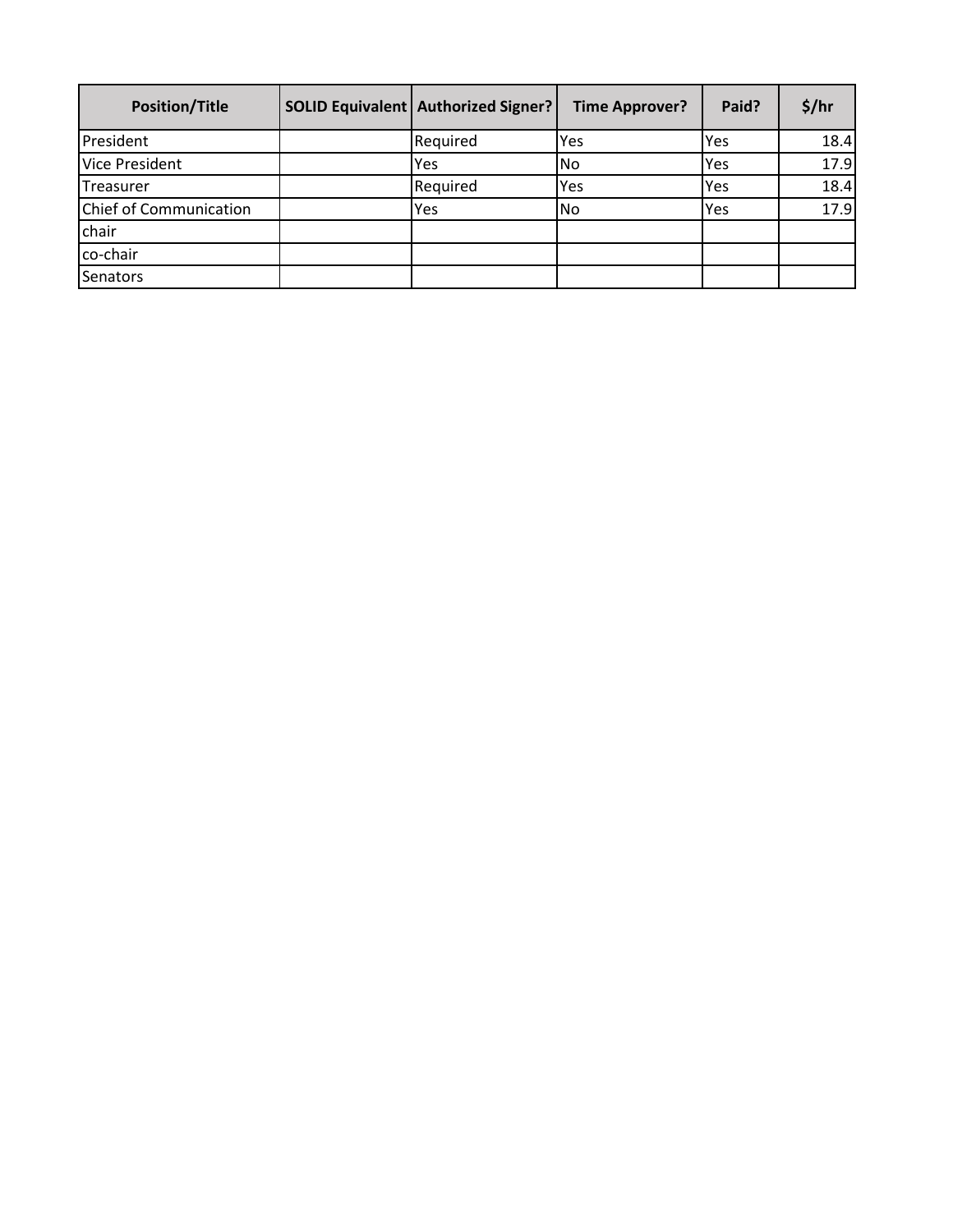| # of hours authorized to Work? |                      |  |                                |                        |                     |  |  |
|--------------------------------|----------------------|--|--------------------------------|------------------------|---------------------|--|--|
| <b>Summer Break</b>            | <b>Fall Semester</b> |  | <b>Fall Break Winter Break</b> | <b>Spring Semester</b> | <b>Spring Break</b> |  |  |
| 41                             | `150                 |  |                                | 150                    |                     |  |  |
|                                | 150                  |  |                                | 150                    |                     |  |  |
|                                | 150                  |  |                                | 150                    |                     |  |  |
|                                | 150                  |  |                                | 150                    |                     |  |  |
|                                | 150                  |  |                                | 150                    |                     |  |  |
|                                | 150                  |  |                                | 150                    |                     |  |  |
|                                | 150                  |  |                                | 150                    |                     |  |  |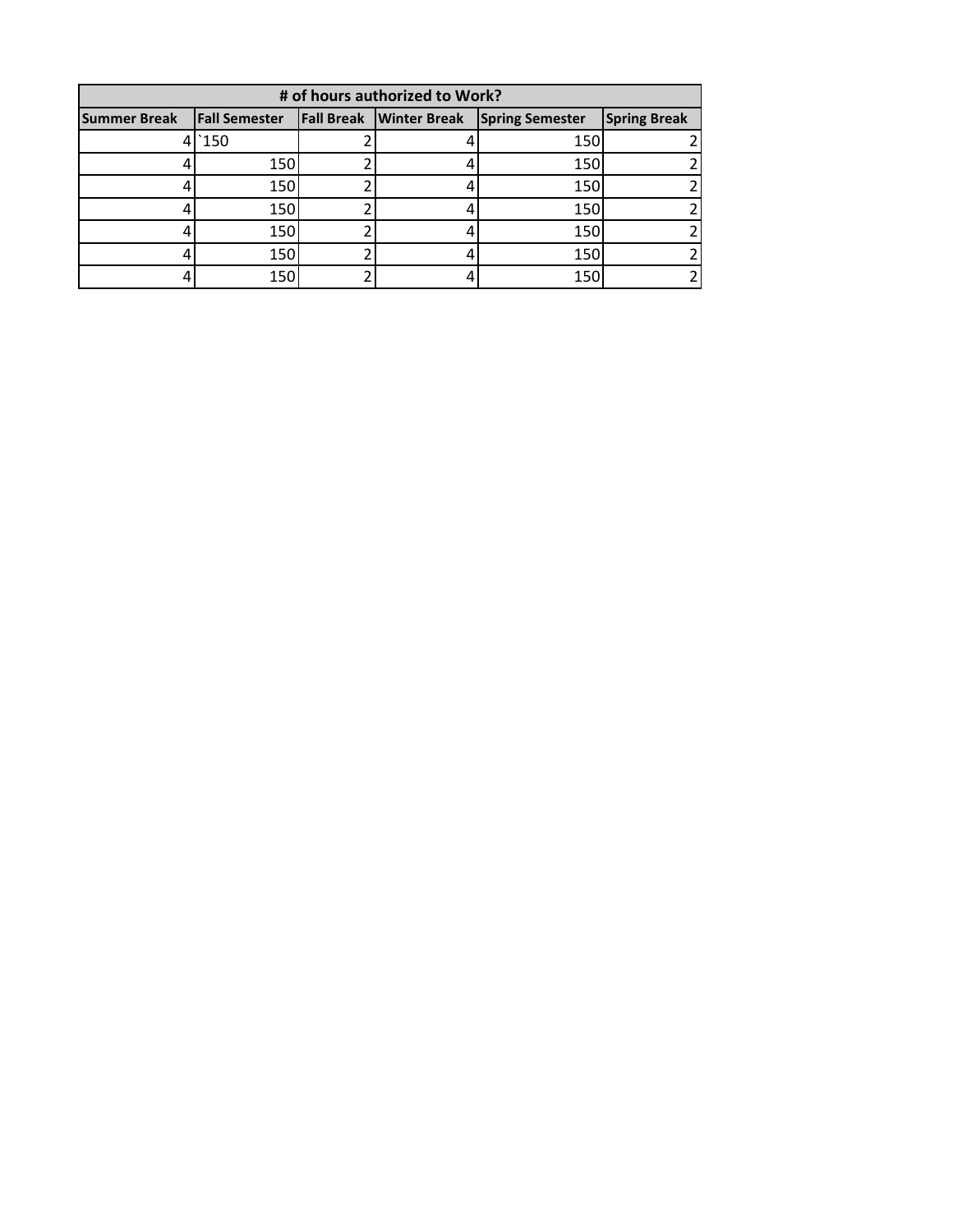# 12:15 PM **Hartford** 01/21/22 Profit & Loss Detail Accrual Basis July 2020 through June 2021

| <b>Type</b>                    | Date                     | Num              | Name                                   | Memo                      | Class                  | Cir | Split                                    | <b>Debit</b>   |
|--------------------------------|--------------------------|------------------|----------------------------------------|---------------------------|------------------------|-----|------------------------------------------|----------------|
| <b>Income</b>                  |                          |                  |                                        |                           |                        |     |                                          |                |
| 547 · Student Fees             |                          |                  |                                        |                           |                        |     |                                          |                |
| Deposit                        | 07/14/2020               | 1954             | University of Con                      | June 2020                 | $USG - S$              |     | $100 \cdot$ Cash i                       |                |
| Deposit                        | 08/18/2020               | 1954             | University of Con                      | Deposit Jul               | $USG - S$              |     | 100 · Cash i                             |                |
| Deposit                        | 09/15/2020               | 1049             | University of Con                      | August 202                | $USG - S$              |     | $100 \cdot$ Cash i                       |                |
| Deposit                        | 09/15/2020               | 1049             | University of Con                      | August 202                | $USG - S$              |     | $100 \cdot$ Cash i                       |                |
| Deposit                        | 10/22/2020               | 1059             | University of Con                      | September                 | $USG - S$              |     | $100 \cdot$ Cash i                       |                |
| Deposit                        | 10/22/2020               | 1059             | University of Con                      | September                 | $USG - S$              |     | $100 \cdot$ Cash i                       |                |
| Deposit                        | 11/17/2020               | 288218           | University of Con                      | October 20                | $USG - S$              |     | 100 · Cash i                             |                |
| Deposit                        | 12/23/2020               |                  | University of Con                      | Nov 2020 H                | $USG - S$              |     | $100 \cdot$ Cash i                       |                |
| Deposit                        | 01/19/2021               |                  | University of Con                      | <b>DEC 20 HT</b>          | $USG - S$              |     | $100 \cdot$ Cash i                       |                |
| Deposit                        | 01/19/2021               |                  | University of Con                      | December                  | $USG - S$              |     | $100 \cdot$ Cash i<br>100 · Cash i       |                |
| Deposit                        | 02/25/2021               | 291397           | University of Con                      | Jan2021 H                 | $USG - S$<br>$USG - S$ |     |                                          |                |
| Deposit                        | 03/10/2021               | 291965<br>291965 | University of Con                      | Feb 2021 H                | $USG - S$              |     | $100 \cdot$ Cash i<br>$100 \cdot$ Cash i |                |
| Deposit<br>Deposit             | 03/10/2021<br>04/21/2021 | 2934             | University of Con<br>University of Con | February 20<br>March 2021 | $USG - S$              |     | $100 \cdot$ Cash i                       |                |
| Deposit                        | 04/21/2021               | 293467           | University of Con                      | March 2021                | $USG - S$              |     | $100 \cdot$ Cash i                       |                |
| Deposit                        | 05/14/2021               | 294436           | University of Con                      | Apr 2021 H                | $USG - S$              |     | $100 \cdot$ Cash i                       |                |
| Deposit                        | 05/14/2021               | 294436           | University of Con                      | Apr 2021 H                | $USG - S$              |     | $100 \cdot$ Cash i                       |                |
| Deposit                        | 06/11/2021               |                  | University of Con                      | May 20201                 | $USG - S$              |     | $100 \cdot$ Cash i                       |                |
| Deposit                        | 06/11/2021               |                  | University of Con                      | May 2021 H                | $USG - S$              |     | 100 · Cash i                             |                |
| Total $547 \cdot$ Student Fees |                          |                  |                                        |                           |                        |     |                                          | 0.00           |
| <b>Total Income</b>            |                          |                  |                                        |                           |                        |     |                                          | 0.00           |
| Gross Profit                   |                          |                  |                                        |                           |                        |     |                                          | 0.00           |
| <b>Expense</b>                 |                          |                  |                                        |                           |                        |     |                                          |                |
| $603 \cdot$ Gifts              |                          |                  |                                        |                           |                        |     |                                          |                |
| Bill                           | 03/31/2021               | PCD              | University of Con                      | Banker box                | $USG - S$              |     | $200 \cdot$ Accou                        | 57.99          |
| Bill                           | 03/31/2021               | PCD              | University of Con                      | Ring Lights               | $USG - S$              |     | $200 \cdot$ Accou                        | 419.80         |
| Bill                           | 03/31/2021               | PCD              | University of Con                      | Certificate fr            | $USG - S$              |     | $200 \cdot$ Accou                        | 259.80         |
| Total $603 \cdot$ Gifts        |                          |                  |                                        |                           |                        |     |                                          | 737.59         |
| 607 · Promotional Items        |                          |                  |                                        |                           |                        |     |                                          |                |
| Bill                           | 03/15/2021               | HBP              | University of Con                      | Victor Adve               | $USG - S$              |     | $200 \cdot$ Accou                        | 1,177.25       |
| Total 607 · Promotional Items  |                          |                  |                                        |                           |                        |     |                                          | 1,177.25       |
| 613 Awards and Prizes          |                          |                  |                                        |                           |                        |     |                                          |                |
| Bill                           | 10/06/2020               | PCD              | University of Con                      | Amazon.co                 | $USG - S$              |     | $200 \cdot$ Accou                        | 289.95         |
| Bill                           | 10/06/2020               | PCD              | University of Con                      | Amazon.co                 | $USG - S$              |     | $200 \cdot$ Accou                        | 120.11         |
| Bill                           | 10/07/2020               | PCD              | University of Con                      | Amazon.co                 | $USG - S$              |     | 200 · Accou                              | 69.99          |
| Bill                           | 10/19/2020               | PCD              | University of Con                      | Amazon.co                 | $USG - S$              |     | $200 \cdot$ Accou                        | 29.99          |
| Bill                           | 10/19/2020               | PCD              | University of Con                      | Amazon.co                 | USG - S                |     | $200 \cdot$ Accou                        | 25.00          |
| Bill                           | 10/19/2020               | PDC              | University of Con                      | Amazon.co                 | $USG - S$              |     | $200 \cdot$ Accou                        | 159.99         |
| Bill<br>Bill                   | 10/26/2020<br>11/10/2020 | PCD<br>PCD       | University of Con<br>University of Con | Amazon.co<br>Rocketbook   | $USG - S$<br>T2 - RS   |     | $200 \cdot$ Accou<br>$200 \cdot$ Accou   | 29.99<br>35.00 |
| Bill                           | 11/10/2020               | PCD              | University of Con                      | Apple AirPo               | T2 - RS                |     | $200 \cdot$ Accou                        | 129.00         |
| Bill                           | 11/10/2020               | PCD              | University of Con                      | Canon IVY                 | T2 - RS                |     | $200 \cdot$ Accou                        | 89.00          |
| Credit                         | 12/04/2020               | PDO              | University of Con                      | RETURNE                   | $USG - S$              |     | $200 \cdot$ Accou                        |                |
| Bill                           | 01/22/2021               | PCD              | University of Con                      | Prize for Be              | $USG - S$              |     | $200 \cdot$ Accou                        | 199.00         |
| Bill                           | 01/22/2021               | PCD              | University of Con                      | Prize for Be              | $USG - S$              |     | $200 \cdot$ Accou                        | 397.99         |
| Bill                           | 01/22/2021               | PCD              | University of Con                      | 1/29/21 Bea               | $USG - S$              |     | $200 \cdot$ Accou                        | 25.00          |
| Bill                           | 03/08/2021               | PCD              | University of Con                      | Prizes for                | T2 - RS                |     | $200 \cdot$ Accou                        | 341.69         |
| Bill                           | 03/31/2021               | PCD              | University of Con                      | 1 zink koda               | $USG - S$              |     | $200 \cdot$ Accou                        | 49.99          |
| Bill                           | 03/31/2021               | PCD              | University of Con                      | 1 zink koda               | $USG - S$              |     | $200 \cdot$ Accou                        | 24.85          |
| Bill                           | 03/31/2021               | PCD              | University of Con                      | 1 zink koda               | $USG - S$              |     | $200 \cdot$ Accou                        | 49.99          |
| Bill                           | 03/31/2021               | PCD              | University of Con                      | 1 zink koda               | $USG - S$              |     | $200 \cdot$ Accou                        | 24.85          |
| Bill                           | 03/31/2021               | PCD              | University of Con                      | 1 apple airp              | $USG - S$              |     | $200 \cdot$ Accou                        | 154.82         |
| Bill                           | 03/31/2021               | PCD              | University of Con                      | 3 The Comf                | <b>USG - S</b>         |     | 200 · Accou                              | 119.97         |

Total 613 · Awards and Prizes 2,366.17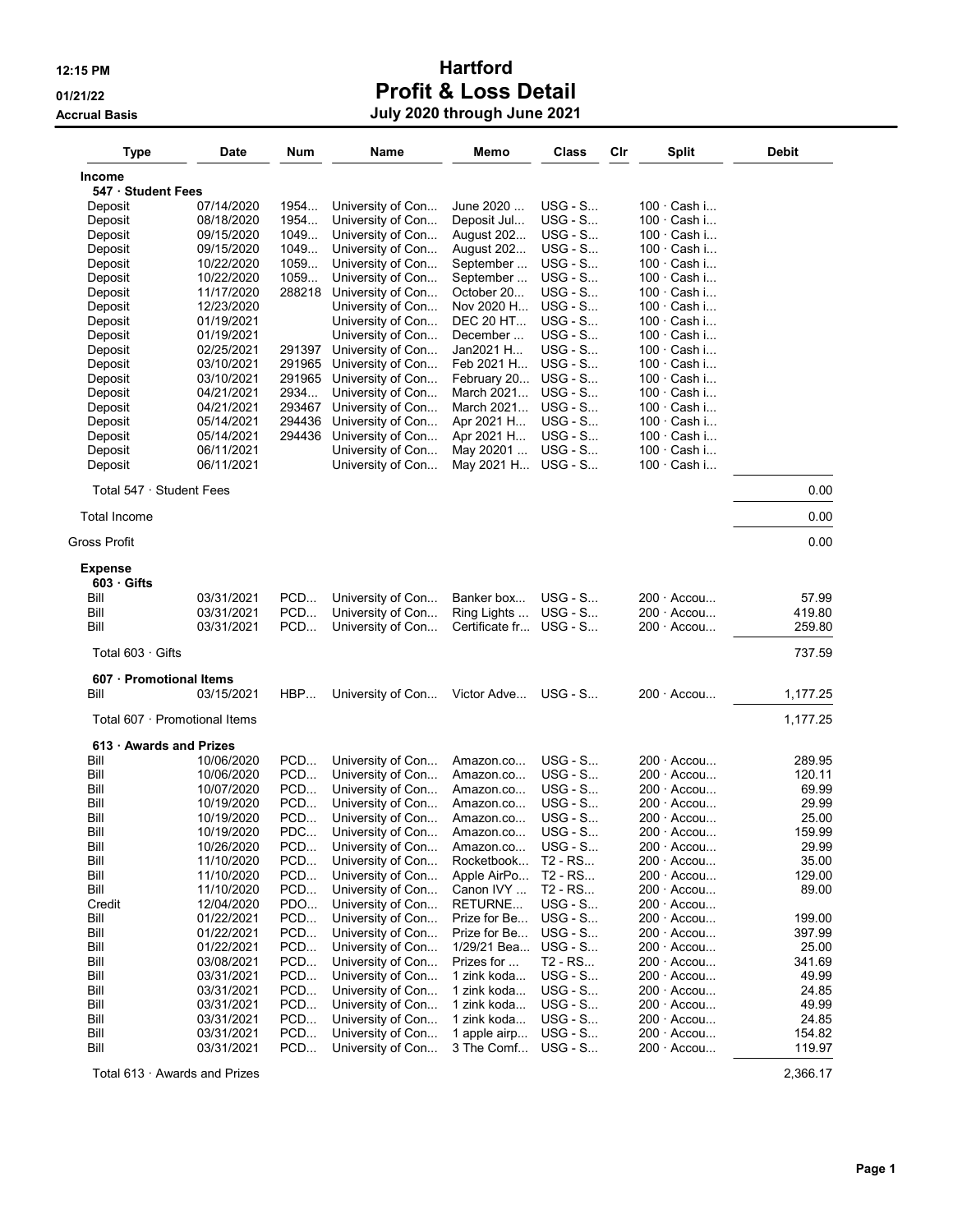# 12:15 PM **Hartford** 01/21/22 **Profit & Loss Detail** Accrual Basis July 2020 through June 2021

| Type                 | Date                                | <b>Num</b> | <b>Name</b>       | Memo         | <b>Class</b> | Cir | <b>Split</b>      | <b>Debit</b> |
|----------------------|-------------------------------------|------------|-------------------|--------------|--------------|-----|-------------------|--------------|
|                      | <b>615 CONTRACTUAL SERVICES</b>     |            |                   |              |              |     |                   |              |
|                      | 615.2 Events/Programs               |            |                   |              |              |     |                   |              |
| Bill                 | 10/15/2020                          | HB P       | University of Con | 10/29/2020   | $USG - S$    |     | $200 \cdot$ Accou | 1,200.00     |
| Bill                 | 11/10/2020                          | HB P       | University of Con | Party Vision | $USG - S$    |     | $200 \cdot$ Accou | 995.00       |
| Bill                 | 11/10/2020                          | HB P       | University of Con | Party Peopl  | $USG - S$    |     | $200 \cdot$ Accou | 2,295.00     |
| Bill                 | 11/25/2020                          | HBP        | University of Con | Virtual Cari | $USG - S$    |     | $200 \cdot$ Accou | 650.00       |
| Bill                 | 12/29/2020                          | HB P       | University of Con | 11/13/20 M   | $USG - S$    |     | $200 -$<br>Accou  | 1,025.00     |
| Bill                 | 01/07/2021                          | HBP        | University of Con | Party Peopl  | $USG - S$    |     | $200 \cdot$ Accou | 416.25       |
| Bill                 | 01/07/2021                          | HBP        | University of Con | 1/22/21 Fun  | $USG - S$    |     | $200 \cdot$ Accou | 500.00       |
| Bill                 | 01/07/2021                          | HBP        | University of Con | 2/14/21 Par  | $USG - S$    |     | $200 \cdot$ Accou | 450.00       |
| Bill                 | 01/07/2021                          | HBP        | University of Con | 2/24/21 Fun  | $USG - S$    |     | $200 \cdot$ Accou | 750.00       |
| Bill                 | 02/25/2021                          | HBP        | University of Con | 3/18/21 Stuf | $USG - S$    |     | $200 \cdot$ Accou | 1,109.50     |
| Bill                 | 03/08/2021                          | HBP        | University of Con | 4/18/21 DIY  | $USG - S$    |     | $200 \cdot$ Accou | 750.00       |
| Bill                 | 03/31/2021                          | HBP        | University of Con | World Club   | T2 - RS      |     | $200 \cdot$ Accou | 625.00       |
| Bill                 | 04/09/2021                          | HBP        | University of Con | DIY Relaxat  | $USG - S$    |     | $200 \cdot$ Accou | 1,498.75     |
| Bill                 | 04/09/2021                          | HBP        | University of Con | DIY Tie Dye  | $USG - S$    |     | $200 \cdot$ Accou | 2,100.00     |
| Bill                 | 04/09/2021                          | HBP        | University of Con | Finals snac  | $USG - S$    |     | $200 \cdot$ Accou | 925.00       |
|                      | Total $615.2 \cdot$ Events/Programs |            |                   |              |              |     |                   | 15,289.50    |
|                      | Total 615 · CONTRACTUAL SERVICES    |            |                   |              |              |     |                   | 15,289.50    |
| <b>Total Expense</b> |                                     |            |                   |              |              |     |                   | 19,570.51    |
| Net Income           |                                     |            |                   |              |              |     |                   | 19,570.51    |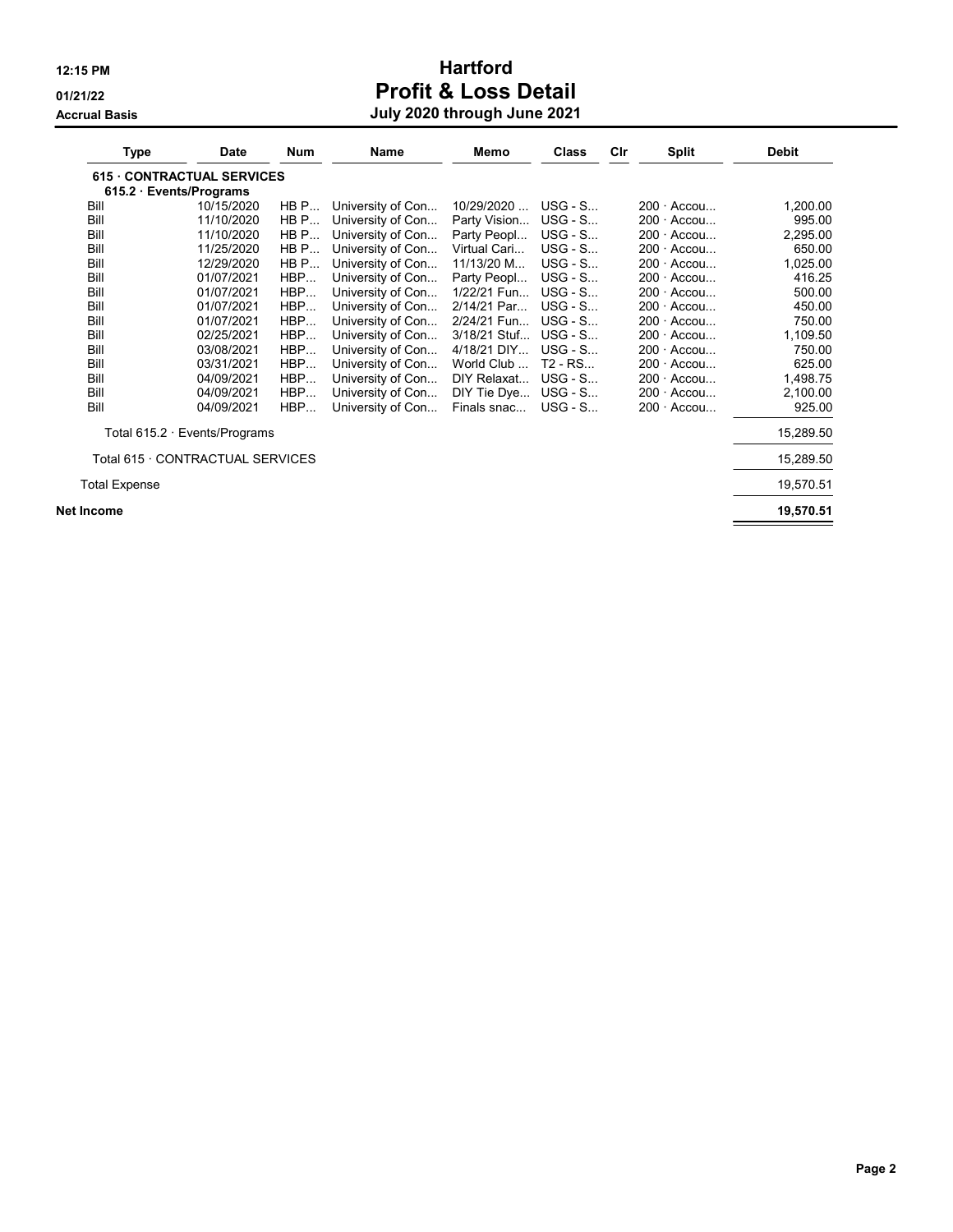# 12:15 PM **Hartford** 01/21/22 **Profit & Loss Detail** Accrual Basis **Accrual Basis July 2020 through June 2021**

| <b>Credit</b>                                                                                                                                                                            | <b>Balance</b>                                                                                                                                                                                                                                      |
|------------------------------------------------------------------------------------------------------------------------------------------------------------------------------------------|-----------------------------------------------------------------------------------------------------------------------------------------------------------------------------------------------------------------------------------------------------|
|                                                                                                                                                                                          |                                                                                                                                                                                                                                                     |
| 21,910.00<br>5.00<br>16,463.50<br>5.00<br>5.00<br>4,685.75<br>2,145.25<br>1,857.50<br>5.00<br>485.50<br>1,349.00<br>331.00<br>5.00<br>80.54<br>5.00<br>10.00<br>191.50<br>10.00<br>92.50 | 21,910.00<br>21,915.00<br>38,378.50<br>38,383.50<br>38,388.50<br>43,074.25<br>45,219.50<br>47,077.00<br>47,082.00<br>47,567.50<br>48,916.50<br>49,247.50<br>49,252.50<br>49,333.04<br>49,338.04<br>49,348.04<br>49,539.54<br>49,549.54<br>49,642.04 |
| 49,642.04                                                                                                                                                                                | 49,642.04                                                                                                                                                                                                                                           |
| 49,642.04                                                                                                                                                                                | 49,642.04                                                                                                                                                                                                                                           |
| 49,642.04                                                                                                                                                                                | 49.642.04                                                                                                                                                                                                                                           |
| 0.00                                                                                                                                                                                     | 57.99<br>477.79<br>737.59<br>737.59<br>1,177.25                                                                                                                                                                                                     |
| 0.00                                                                                                                                                                                     | 1,177.25                                                                                                                                                                                                                                            |
| 120.11                                                                                                                                                                                   | 289.95<br>410.06<br>480.05<br>510.04<br>535.04<br>695.03<br>725.02<br>760.02<br>889.02<br>978.02<br>857.91<br>1,056.91<br>1,454.90<br>1,479.90<br>1,821.59<br>1,871.58<br>1,896.43<br>1.946.42<br>1,971.27<br>2.126.09<br>2,246.06                  |
| 120.11                                                                                                                                                                                   | 2,246.06                                                                                                                                                                                                                                            |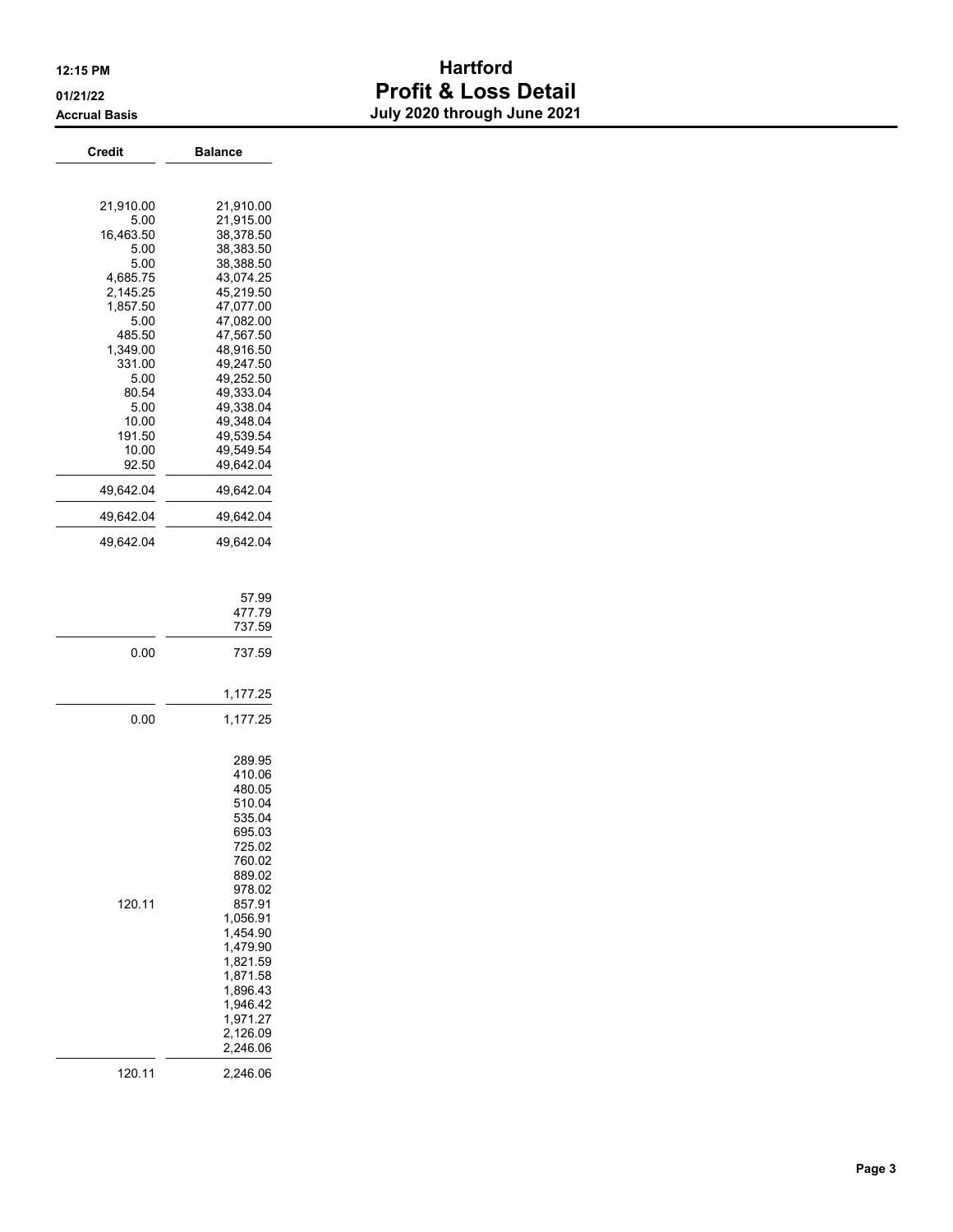# 12:15 PM **Hartford** 01/21/22 **Profit & Loss Detail** Accrual Basis July 2020 through June 2021

| <b>Credit</b> | <b>Balance</b> |
|---------------|----------------|
|               |                |
|               |                |
|               | 1,200.00       |
|               | 2,195.00       |
|               | 4,490.00       |
|               | 5,140.00       |
|               | 6,165.00       |
|               | 6,581.25       |
|               | 7,081.25       |
|               | 7,531.25       |
|               | 8,281.25       |
|               | 9,390.75       |
|               | 10,140.75      |
|               | 10,765.75      |
|               | 12,264.50      |
|               | 14,364.50      |
|               | 15,289.50      |
| 0.00          | 15,289.50      |
| 0.00          | 15,289.50      |
| 120.11        | 19,450.40      |
| 49,762.15     | 30,191.64      |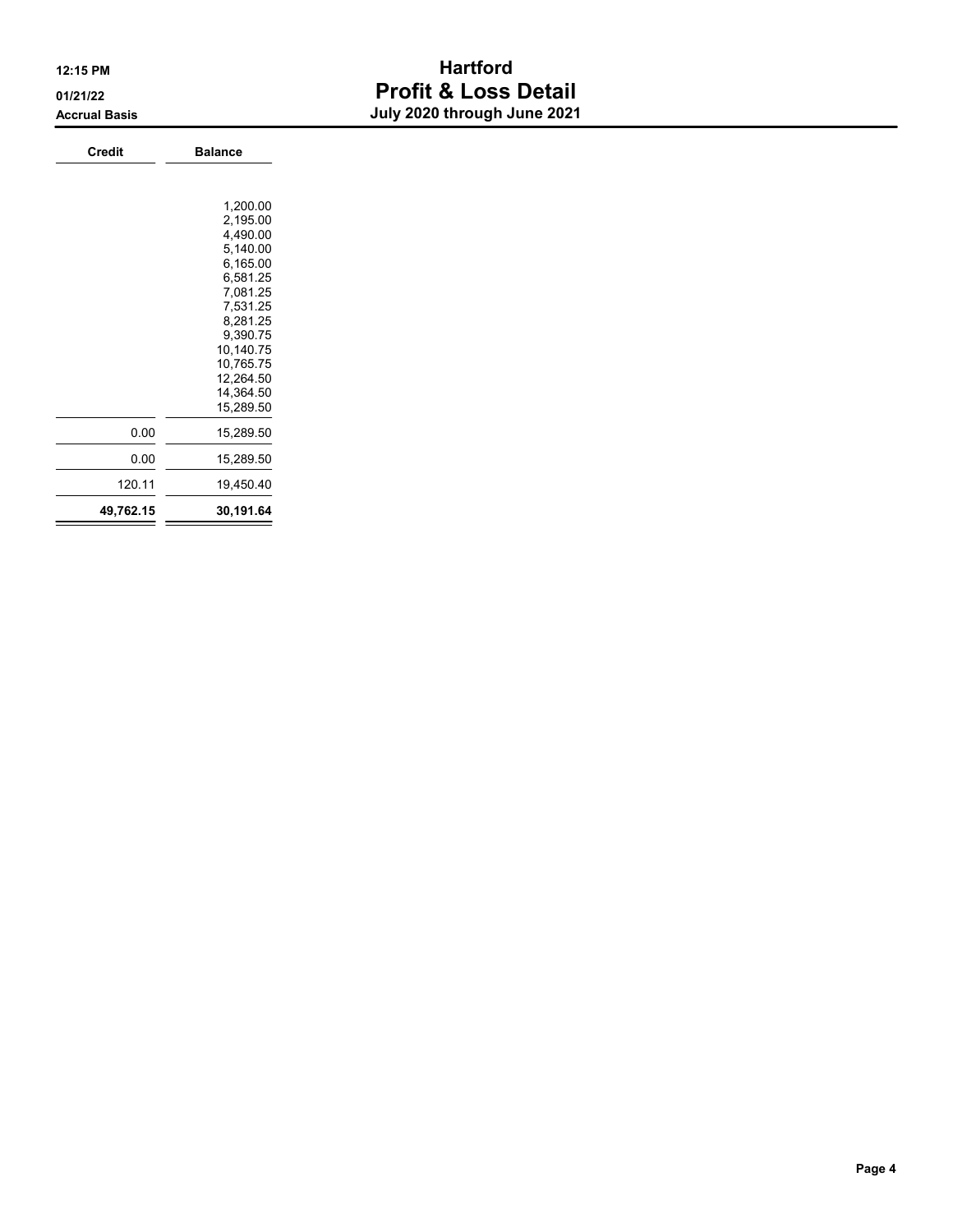Filters applied on this Report:

Account: All income/expense accounts

Date: Custom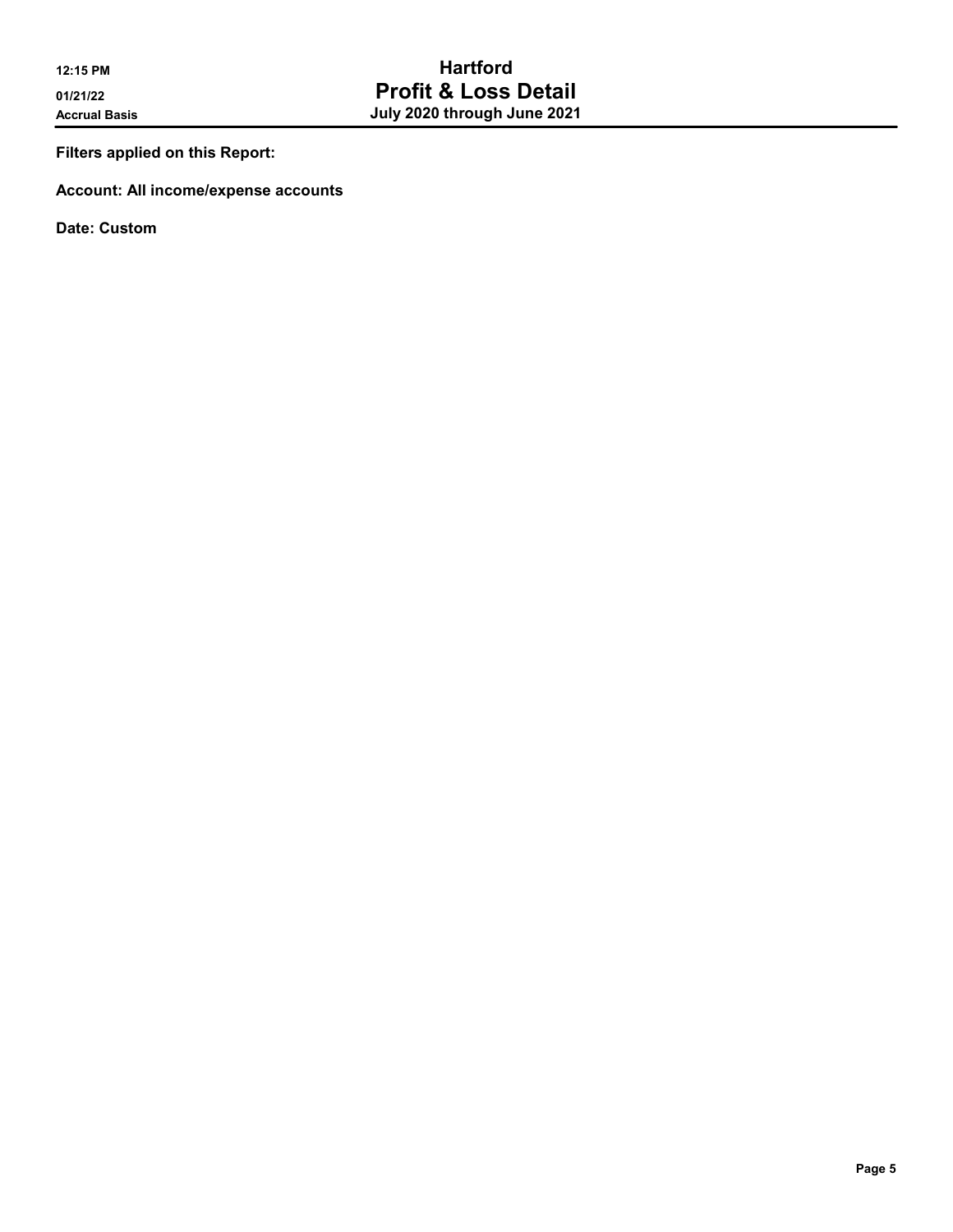#### **Organization:**

**USG Hartford**

**Vote Date:**

**8** 142,994 Step 1 - Fund Balance to Start the Year (from Step 1 tab)

**Step 2 - Minimum Desired Fund Balance for Year End (from Step 2 tab) \$ -** 

|         |       | <b>Code Description</b>                            |                           | <b>Operating</b><br><b>Budget</b> | <b>Training</b><br><b>Steps</b> |
|---------|-------|----------------------------------------------------|---------------------------|-----------------------------------|---------------------------------|
|         |       | <b>Fund Balance Available for Operating Budget</b> |                           | 142,994                           | Step 3                          |
| $\bf R$ | 512   | <b>Advertising</b>                                 |                           |                                   |                                 |
| E       | 546   | <b>Interest</b>                                    |                           |                                   |                                 |
| V       | 547   | <b>Student Fees</b>                                | $\boldsymbol{\mathsf{S}}$ | 116,700                           | Step 4                          |
|         |       | <b>Total Revenues</b>                              |                           | 116,700                           |                                 |
|         |       | <b>Total Anticipated Cash for Budget</b>           |                           | 259,694                           | Step 5                          |
| E       | 602   | <b>Dues</b>                                        |                           |                                   |                                 |
| X       | 603   | <b>Gifts</b>                                       | $\boldsymbol{\mathsf{S}}$ | <b>1,000</b>                      |                                 |
| p<br>e  | 604   | Photocopying                                       |                           |                                   |                                 |
| n       | 605   | Postage                                            |                           |                                   |                                 |
| d       | 606   | Printing                                           |                           |                                   |                                 |
| 1       | 607   | <b>Promotional Items</b>                           | $\boldsymbol{\mathsf{S}}$ | 13,200                            |                                 |
| t<br>u  | 608.1 | <b>Refreshments - Organization</b>                 | \$                        | 2,000                             |                                 |
| r       | 608.2 | <b>Refreshments - Events/Programs</b>              | $\overline{\mathbb{S}}$   | 4,000                             |                                 |
| e       | 609   | <b>Subscriptions</b>                               | $\overline{\mathbb{S}}$   | 1,518                             |                                 |
| S       | 610.1 | <b>Supplies - Organization</b>                     | $\overline{\mathbb{S}}$   | 2,000                             |                                 |
|         | 610.2 | <b>Supplies - Events/Programs</b>                  | $\overline{\mathbf{S}}$   | 4,000                             |                                 |
|         | 611   | <b>Telephone</b>                                   |                           |                                   |                                 |
|         | 612   | Advertising                                        |                           |                                   |                                 |
|         | 613   | <b>Awards and Prizes</b>                           | $\overline{\mathbb{S}}$   | 983                               |                                 |
|         | 615.1 | <b>Contractual Services - Organization</b>         |                           |                                   |                                 |
|         | 615.2 | <b>Contractual Services - Events/Programs</b>      | $\overline{\mathbb{S}}$   | 40,000                            |                                 |
|         | 617.1 | <b>Cost of Food Sold</b>                           |                           |                                   | Step 6                          |
|         | 617.2 | <b>Cost of Merchandise Sold</b>                    |                           |                                   |                                 |
|         | 617.3 | <b>Cost of Participation</b>                       |                           |                                   |                                 |
|         | 617.4 | <b>Cost of Services Sold</b>                       |                           |                                   |                                 |
|         | 622.1 | <b>Registration Fees</b>                           |                           |                                   |                                 |
|         | 622.2 | <b>Entry Fees</b>                                  | $\overline{\mathbb{S}}$   | <b>1,000</b>                      |                                 |
|         | 623   | Rental                                             |                           |                                   |                                 |
|         | 624   | <b>Travel</b>                                      | $\overline{\mathbb{S}}$   | 5,000                             |                                 |
|         | 625   | <b>Equipment/Durable Goods</b>                     |                           |                                   |                                 |
|         | 626   | <b>Equipment - Capital</b>                         |                           |                                   |                                 |
|         | 627   | <b>Insurance</b>                                   |                           |                                   |                                 |
|         | 628   | <b>Repairs and Maintenance</b>                     |                           |                                   |                                 |
|         | 642   | <b>Wages - Student</b>                             |                           |                                   |                                 |
|         | 643   | <b>Wages - Non-Student</b>                         |                           |                                   |                                 |
|         | 644   | <b>Wage Taxes - Student</b>                        |                           |                                   |                                 |
|         | 645   | <b>Wage Taxes - Non-Student</b>                    |                           |                                   |                                 |
|         |       | <b>Total Expenditures</b>                          |                           | 74,701                            |                                 |
|         |       | <b>Fund Balance Planned for End of Year</b>        |                           | 184,993                           |                                 |

Step 7

Budget should be prepared for formal Org Approval

Org Approval must happen by motion in a public meeting

Once approved, submit budget and minutes to TSOS

Orgs can change their budget at any time Budget must be in place prior to any financial activity

Reminders: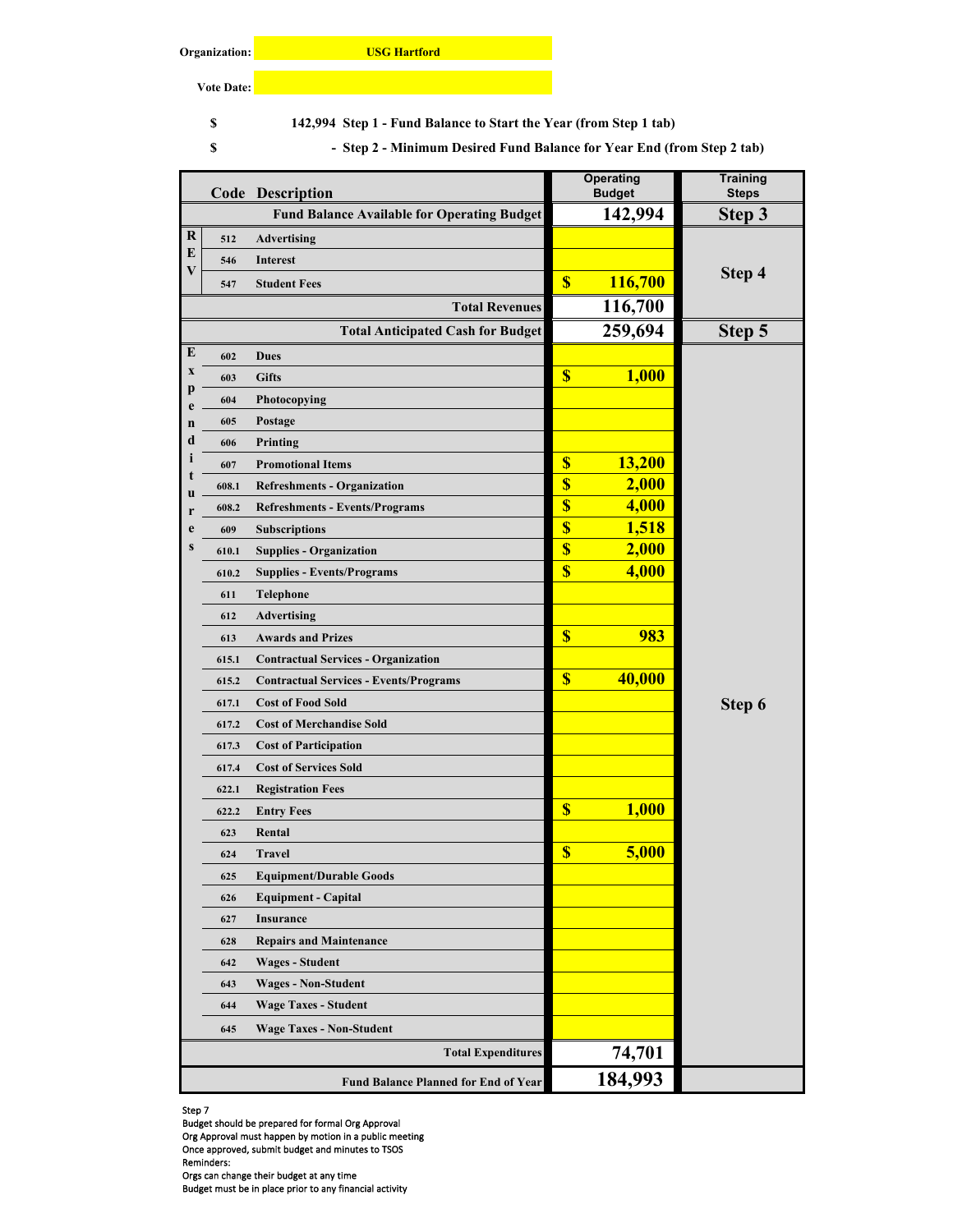# 2:49 PM Hartford 02/03/22 Profit & Loss Accrual Basis **Accrual Basis July through December 2021**

| <b>Jul - Dec 21</b>       |
|---------------------------|
| 42,221.76                 |
| 42,221.76                 |
| 42,221.76                 |
| 23.00<br>951.52<br>650.00 |
| 1,624.52                  |
| 758.96<br>74.91           |
| 74 91                     |
| 483.25<br>65.00           |
| 65.00                     |
| 3,006.64                  |
| 39,215.12                 |
|                           |